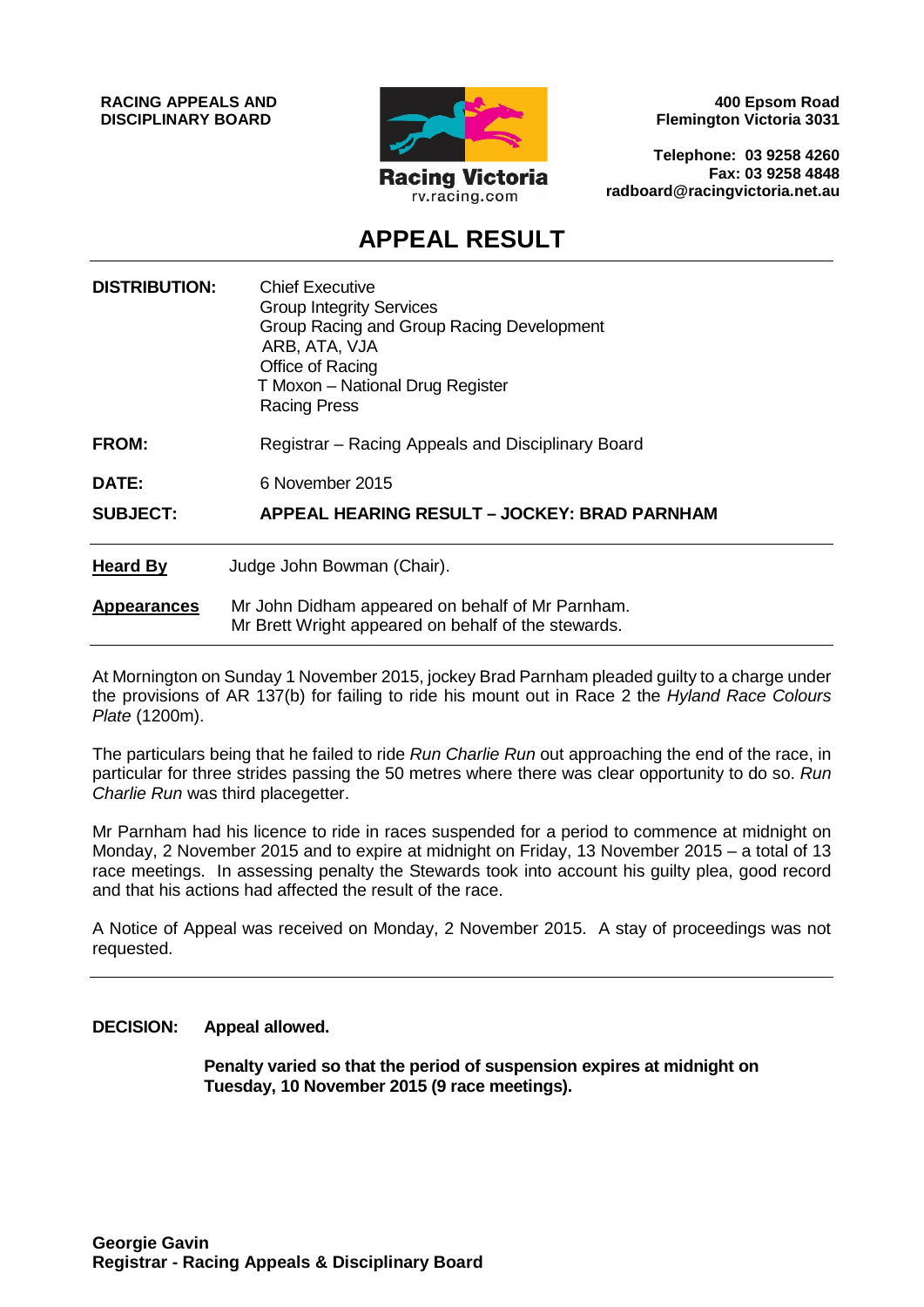# **TRANSCRIPT OF PROCEEDINGS**

## **RACING APPEALS AND DISCIPLINARY BOARD**

\_\_\_\_\_\_\_\_\_\_\_\_\_\_\_\_\_\_\_\_\_\_\_\_\_\_\_\_\_\_\_\_\_\_\_\_\_\_\_\_\_\_\_\_\_\_\_\_\_\_\_\_\_\_\_\_\_\_\_\_\_\_\_

#### **HIS HONOUR JUDGE J. BOWMAN, Chairman**

#### **EXTRACT OF PROCEEDINGS**

**DECISION**

### **IN THE MATTER OF THE HYLAND RACE COLOURS PLATE OVER 1200 METRES AT MORNINGTON ON 1/11/15**

**JOCKEY: BRAD PARNHAM**

#### **MELBOURNE**

#### **FRIDAY, 6 NOVEMBER 2015**

MR B. WRIGHT appeared on behalf of the RVL Stewards

MR J. DIDHAM appeared on behalf of the Appellant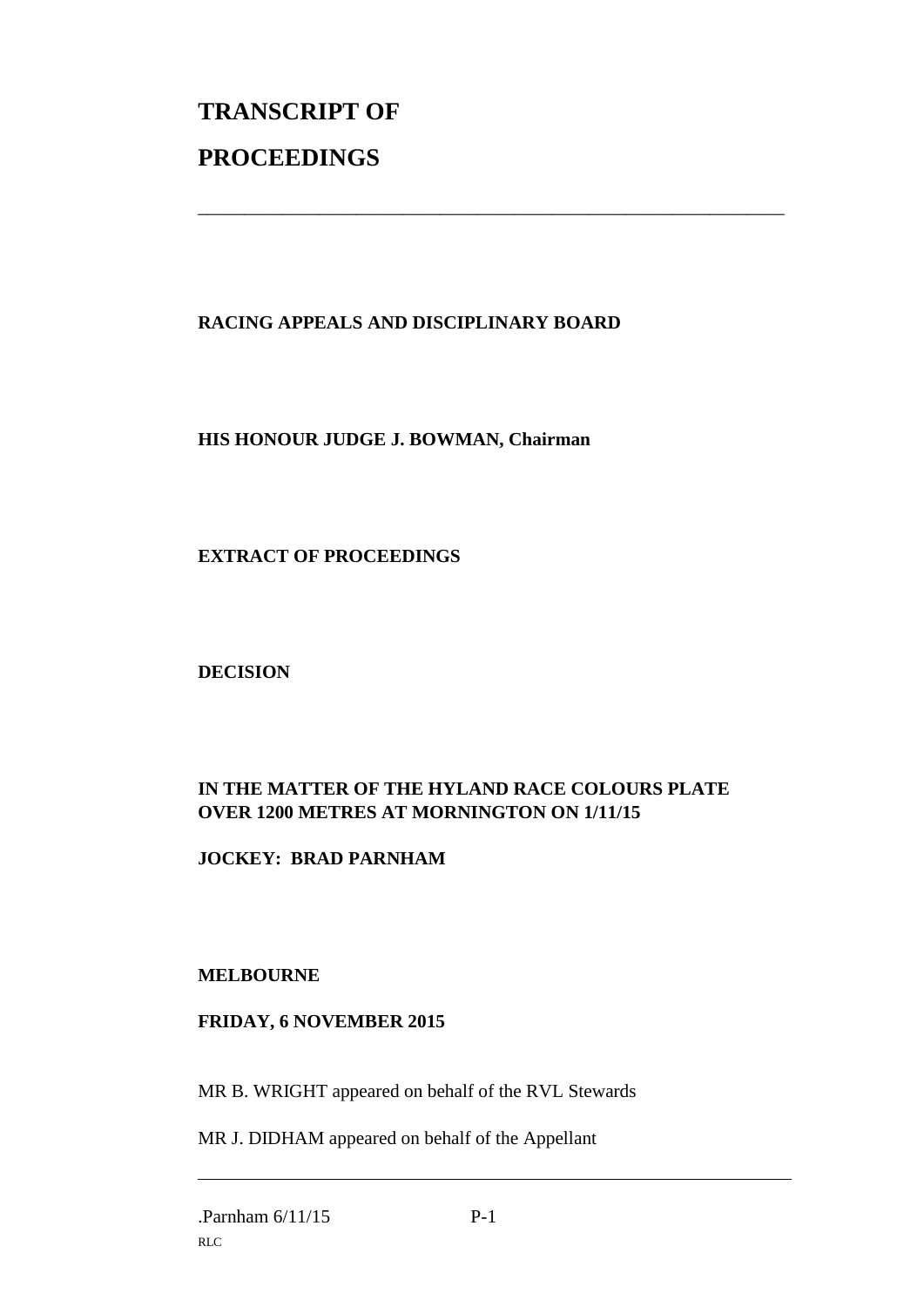CHAIRMAN: Mr Brad Parnham, you have pleaded guilty to the charge of a breach of Rule 137(b), in that on 1 November 2015, you failed to ride out your mount for two to three strides very close to the winning post in the relevant race. Mr Wright, on behalf of the Stewards, showed video of the finish. It is submitted by the Stewards and seems to be established by the video that your failure to ride your mount out cost it second place. I would agree. The margin between second and third was .1 of a length. You made a last-stride effort to regain momentum but it was too late. You were suspended for 13 meetings, commencing midnight on Monday, 2 November 2015. By the end of this day, you have missed five meetings.

Mr Wright submitted that the penalty for failing to ride out your mount and missing second place starts at 14 days, this being a type of in-house template used by the Stewards. Your penalty was reduced by one week essentially because of your good record and your plea of guilty.

I have also taken into account your immediate plea of guilty and your clean record over some 11 and a half years of riding. It is not suggested that you have ever committed such an offence before. Indeed, the Stewards accepted you have such a record which I would describe as excellent. Further, I accepted immediately before the offence occurred there was a call from the jockey on your inside which caused you to straighten your horse. You then had what you described as a brain fade for the next couple of strides and that was when the damage was done.